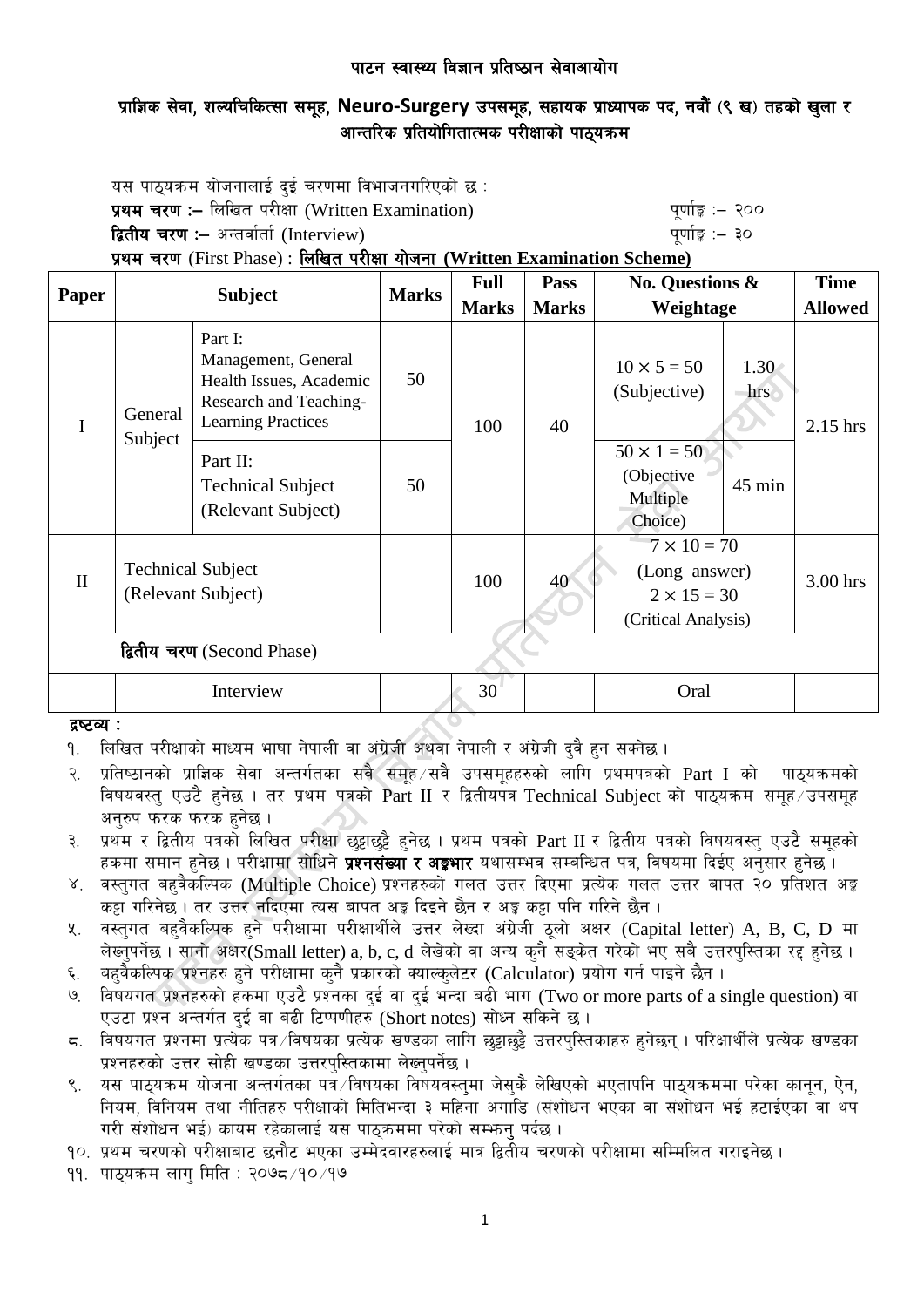### पाटन स्वास्थ्य विज्ञान प्रतिष्ठान सेवाआयोग

# प्राज्ञिक सेवा, शल्यचिकित्सा समूह, Neuro-Surgery उपसमूह, सहायक प्राध्यापक पद, नवौं (९ ख) तहको खुला र आन्तरिक प्रतियोगितात्मक परीक्षाको पाठयक्रम

## **Paper I: General Subject**

#### **Part I:**

#### **(Management, General Health Issues, Academic Research and Teaching - Learning Practices) Section (A) - 25 Marks**

## 1. **Management**

- 1.1. Health care management system in Nepal and other parts of the world
- 1.2. Fundamental principles of healthcare institution and hospital management.
- 1.3. Effective hospital management principles
- 1.4. Purpose of medical and non-medical data and records
- 1.5. Ethics and responsibility of management
- 1.6. Concept of management and its application in health care including hospital
	- 1.7.1 Management: Concept, principles, functions, scope and role, level and skills of manager
	- 1.7.2 Planning: Concept, principles, nature, types, instruments and steps
	- 1.7.3 Leadership: Concept, function, leadership styles, leadership and management
	- 1.7.4 Coordination: Concept, types, techniques of effective coordination
	- 1.7.5 Communication and counselling: Concept, communication processes and barrier to effective communication, techniques for improving communication
	- 1.7.6 Decision making: Importance, types, rational process of decision making, problem solving techniques, improving decision making
	- 1.7.7 Participative management: Concept, advantage and disadvantage, techniques of participation
	- 1.7.8 Time management: Concept, essential factors and strategies for effective time management
	- 1.7.9 Conflict management: Concept, approaches to conflict, levels of conflict, causes of conflict and strategies for conflict management
	- 1.7.10 Stress management: Concept, causes and sources of stress, techniques of stress management
	- 1.7.11 Change management: Concept, sources of organizational change, resistance to change, management of resistance to change
	- 1.7.12 Appreciative inquiry: Concept, basic principle and management
	- 1.7.13 Human resource management: Concept, functions and different aspects
	- 1.7.14 Health manpower recruitment and development
	- 1.7.15 Financial management: Concept, approaches, budget formulation and implementation, Auditing and topics related to fiscal administration

## 2. **General Health Issues**

- 2.1. Present constitution of federal republic of Nepal (including health and welfare issues)
- 2.2. Organizational structure of Ministry of Health at national/federal, regional/state, district (if applicable), municipal and village council level
- 2.3. Professional council and related regulations
- 2.4. National Health Policy
- 2.5. Health Service Act and Regulation
- 2.6. Second Long term health plan
- 2.7. Health Management Information System, forms, indicators, annual reports
- 2.8. Human Development Indices, Sustainable Development Goals
- 2.9. Health volunteers in the national health system, its rationale, use and effectiveness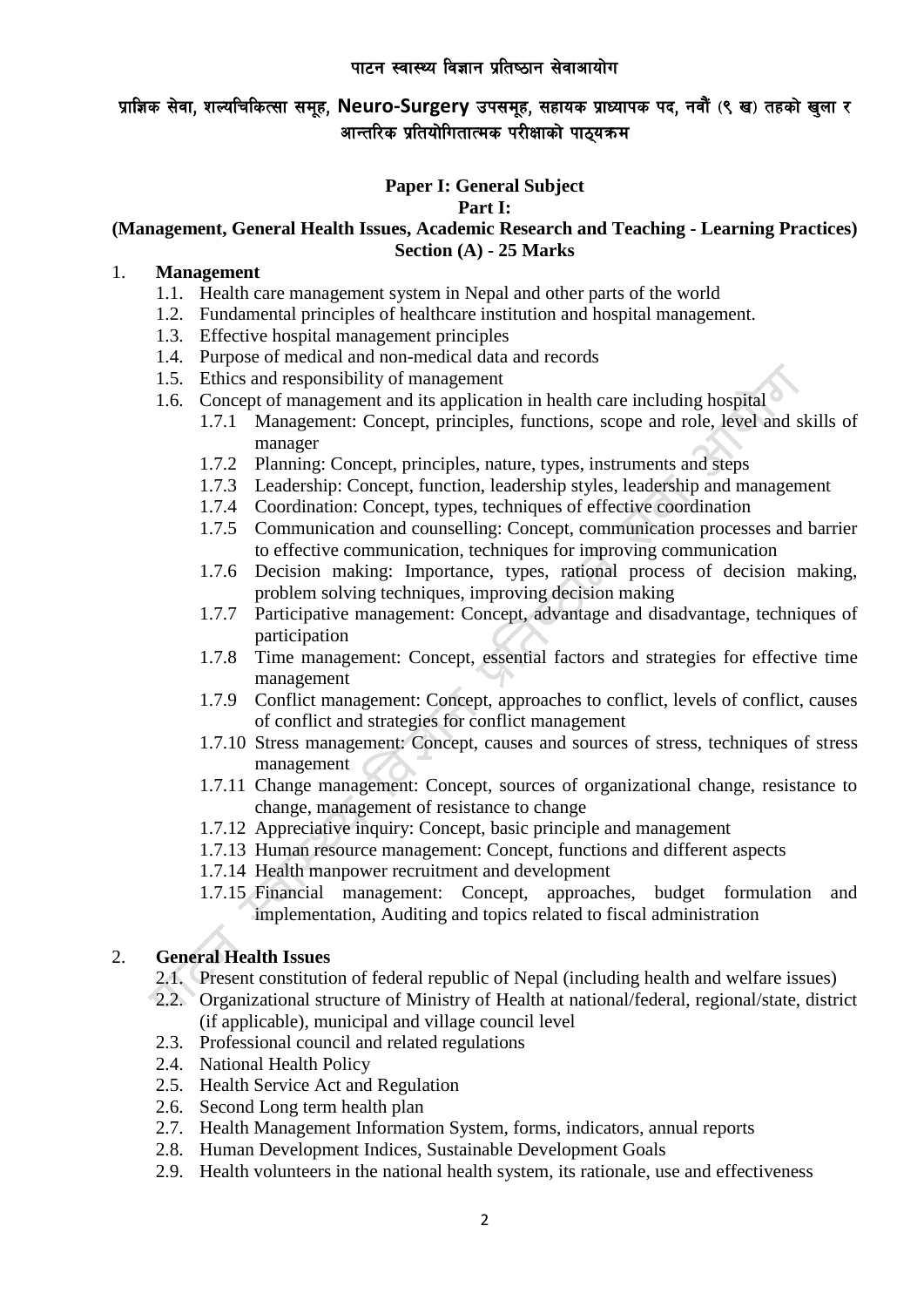- 2.10. Local governance and community participation in health service delivery
- 2.11. Health Insurance and financing in health care
- 2.12. Alternative health care system: Ayurveda, homeopathy, Unani, Chinese etc.
- 2.13. Indigenous and traditional faith health and health practices
- 2.14. International Health Agencies: Roles and responsibilities of WHO, UNICEF, UNFPA, Inter-agency relationships, Government-agency coordination: Joint Annual Review meeting
- 2.15. Supervision, types and its usage in health sector
- 2.16. Monitoring and evaluation system in health sector
- 2.17. National Health Training Centre
- 2.18. National and International Disaster Plan, Coordination
- 2.19. Patan Academy of Health Sciences Act, Mission, Goals, Organogram
- 2.20. Scope and function of Patan Academy of Health Sciences executive bodies (senate, executive committee, academic council, faculty board, hospital management committee, subject committee), various other committees

#### **Section (B) - 25 Marks**

#### 3. **Academic Research**

- 3.1 Ethics, Bio-ethics and Professionalism
- 3.2 Human dignity and Human Right
- 3.3 Benefit and Harm
- 3.4 Autonomy and Individual responsibility
- 3.5 Consent and capacity to consent
- 3.6 Privacy and confidentiality
- 3.7 Respect for humans and personal integrity
- 3.8 Non-discrimination and non-stigmatization
- 3.9 Respect for cultural diversity and pluralism
- 3.10 National Health Research Council (NHRC) and its guidelines
- 3.11 Research process: ethical research proposal development, research principles, methods and materials, conclusion/recommendation/lesson learnt, commonly used referencing styles
- 3.12 IRB/IRC forms, types, use, importance; getting IRB/IRC clearance
- 3.13 Ethics on research methodology: sample selection, sample size calculation, ensuring reliability and validity of the instruments as well as methods proposed for health research
- 3.14 Quantitative and Qualitative studies
- 3.15 Data analysis (data visualization, descriptive statistics, inferential statistics with statistical hypotheses and appropriate tools/methods for quantitative studies; theme and  $\infty$ code generation, thematic analysis, content analysis, grounded theory for qualitative and triangulation for mixed method studies)
- 3.16 Research ethics on vulnerable and non-vulnerable population
- 3.17 Research proposal/protocol/publication:
- 3.18 Publication ethics, plagiarism including self-plagiarism

### 4. **Teaching - Learning, Assessment and Evaluation**

4.1 Lancet Commission Report on Education of Health Professionals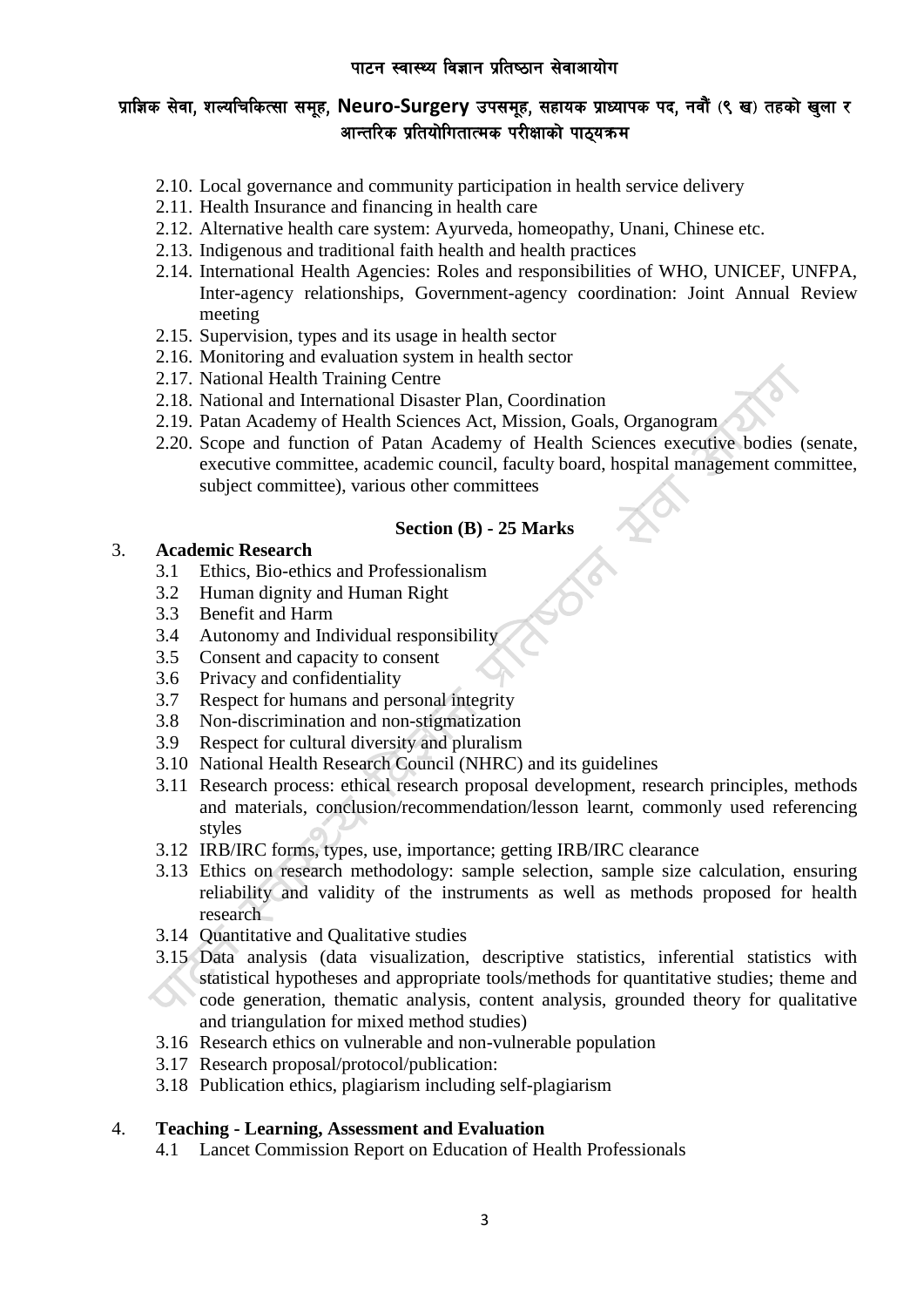- 4.2 Adult learning: Theories, principles, use, importance and outcomes, Adragogy vs. Pedagogy
- 4.3 Conventional teaching learning: Didactic lectures, Teacher centred approaches, use and importance
- 4.4 Surface learning, deep learning and metacognition
- 4.5 Integrated teaching: Genesis, use, importance and outcomes
- 4.6 Problem-based learning: Genesis, use, importance and outcomes
- 4.7 SPICES model its use, importance and outcomes
- 4.8 Socialization, self-directed learning, mentoring, role model
- 4.9 Community orientation/community posting, re-orientation of medical education camp, community based learning and community engaged teaching-learning methods/models, use, importance and outcomes
- 4.10 Outcome Based Education (Competency-based Medical/Health Professions Education): Genesis, use, importance and outcomes
- 4.11 Experiential learning, Reflective practice, Feedback and feed-forward, Situated learning, Co-operative learning, Communities of practice
- 4.12 Assessment of students
	- 4.12.1 Blueprinting (Table and specification) : use, importance and outcomes
	- 4.12.2 Bloom's taxonomy of cognitive, psychomotor and affective domains, use and importance
	- 4.12.3 Diagnostic, Formative, Summative and Professional exams
- 4.13 Assessment of knowledge: Selection methods like Multiple Choice Questions, Extended Matching Items and supply methods like Short Answer Question, Problem Based Question, Long Answer Question with or without model answers and marking schemes, unstructured, semi-structured and structured viva-voce examination, advantages and limitations, use and importance, outcomes and its use in quality control
- 4.14 Assessment of performance (in-vitro): Direct observation of skills in the simulated setting, lab, ward etc. with or without checklist, Objective Structured Practical Examination, Objective Structured Clinical Examination, Standardized patients, use and importance, analysis, quality assurance, outcomes and its use in quality control
- 4.15 Assessment of performance (in-vivo): Mini-Clinical Evaluation Exercise (Mini-CEX), Direct Observation of Procedural Skills (DOPS), Case-Based Discussion (CbD), OSATS/ PBA, Multi-Source feedback (360 degree evaluation) use and importance for competency based health professions education, analysis, quality assurance, outcomes and its use in quality control
- 4.16 Assessment of observable behaviours in small groups e.g. Problem Based Learning sessions, Community Based Learning and Education sessions, Clinical clerkship rotations
- 4.17 Evaluation: Difference between assessment and evaluation, theory of change and its use in health professions education, process and outcome evaluation, qualitative, quantitative and mixed methods used in evaluation of health professions education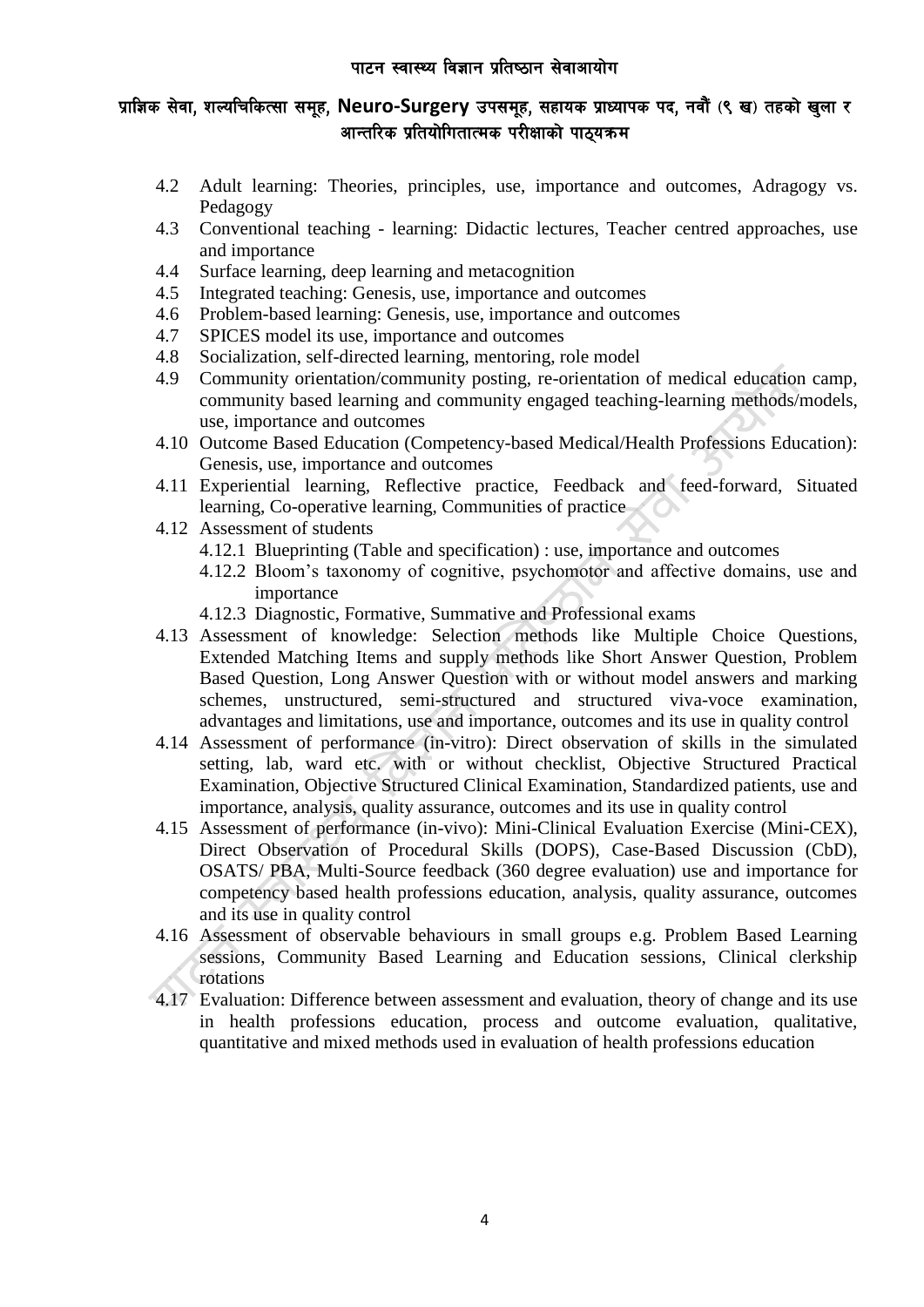### पाटन स्वास्थ्य विज्ञान प्रतिष्ठान सेवाआयोग

## प्राज्ञिक सेवा, शल्यचिकित्सा समूह, Neuro-Surgery उपसमूह, सहायक प्राध्यापक पद, नवौं (९ ख) तहको खुला र आन्तरिक प्रतियोगितात्मक परीक्षाको पाठयक्रम

## **Paper I Part II: Technical Subject Section (C) - 25 Marks**

#### 1. **Anatomy:**

The student should be able to describe the structure (both microscopic and macroscopic) and function of the head, neck and spine.

### 1.1 **Head:**

- 1.1.1 Detailed knowledge of the structure of the scalp, cranial and facial bones, skull base, cranial cavities and meninges with emphasis on surgical approaches.
- 1.1.2 Should be able to describe the structure and function of cerebral hemispheres, brainstem, cerebellum and the cranial nerves.
- 1.1.3 Should be able to describe the arterial supply and venous drainage of the brain with special emphasis on microsurgical anatomy of the carotid and vertebral system.
- 1.1.4 Should be able to describe neuroembryology and anomalies resulting form maldevelopment.

#### 1.2 **Spine:**

- 1.2.1 Should be able to describe the anatomical structure of the cervical thoracic and lumbo sacral spines with structures around them and be able to plan surgical approaches to the spine anteriorly, posteriorly and laterally.
- 1.2.2 Should be able to describe the microsurgical anatomy of the spinal cord and its vascular supply and drainage.

#### 1.3 **Peripheral Nerves:**

1.3.1 Should be able to describe the anatomical basis of surgical exposure of the peripheral nerves.

#### 1.4 **Developmental Anatomy:**

1.4.1 Should be able to describe the development of the nervous system and the embryological basis of various congenital abnormalities of the cranium, spine, brain and spinal cord.

#### 2. **Physiology:**

- 2.1 Should be able to describe the generation and propagation of impulse in the excitable tissue, synaptic transmission, role of neurotransmitters and physiological basis of EMG and nerve conduction velocity.
- 2.2 Should be able to describe the mechanism of arousal, sleep, electrical activity of the brain and the physiological basis of EEG and Evoked potentials.
- 2.3 Should be able to describe of control of posture and movement and the underlying basis of postural reflexes.
- 2.4 Should be able to describe the function of the pituitary, endocrine abnormality related to the pituitary and the pituitary function tests.
- 2.5 Should be able to describe:
	- 2.5.1 Cerebral metabolism, BBB, ICP, cerebral blood flow, autoregulatio, cerebral metabolism and the pathophysiology of ischemic brain damage, blood-brain barrier and physiology of the cerebrospinal fluid, Pulmonary and cardiovascular physiology relating to neurosurgical critical care
	- 2.5.2 Rehabilitation after CNS Lesions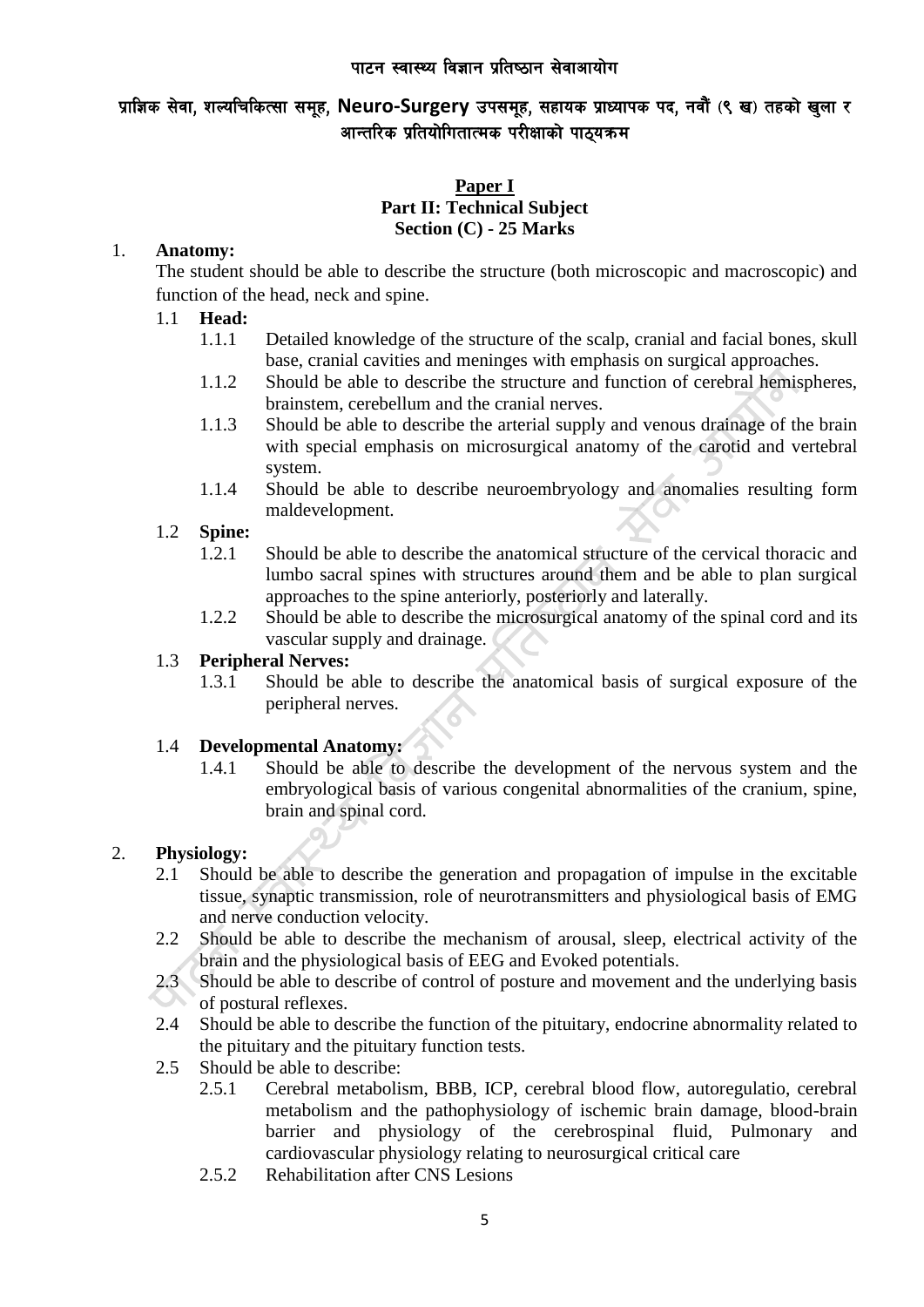- 2.5.3 Neurosurgical epidemiology and outcome assessment evaluation of new technologies and evidence based approach to practice.
- 2.5.4 Basic Computer Skill and Tele-medicine

## 3. **Pain:**

3.1 Pain: general historical considerations, approach to the patient with Chronic Pain and medical and surgical management of pain.

## 4. **Radiation Therapy and Radiosurgery:**

4.1 General and historical considerations of radiotherapy and radiosurgery, Radiobiology, Principles of radiotherapy, Fractionated radiation therapy for malignant brain tumours, Radiotherapy for benign skull base tumours, Fractionated radiation therapy for pituitary tumours, Radiotherapy of tumours of the spine, Radiosurgery of tumours, Radiosurgery for arteriovenous malformations, Functional radiosurgery, Interstitial and intracavitary irradiation of brain tumours, Linac radiosurgery, Gamma knife radiosurgery, Proton radiosurgery and Fractionated and stereotactic radiation, Extracranial stereotactic radiation, intensity modulation, and multileaf collimation.

#### 5. **Trauma:**

5.1 Modern neurotraumatology: a brief historical review, Cellular basis of injury and recovery from trauma, Clinical pathophysiology of traumatic brain injury, and investigation and management of traumatic brain and spinal injury.

## **Section (D) - 25 Marks**

## 6. **Introduction to Neurological Surgery**

6.1 History and physical examination, Differential diagnosis of altered states of consciousness, Neuro-ophthalmology, Neuro-otology, Neurourology, Neuropsychological assessment, Brain death, Radiology of the skill, Magnetic resonance imaging of brain, Molecular imaging of the brain with positron emission tomography, Radiology of the spine, Anesthesia : preoperative evaluation, Complication avoidance in neurosurgery, General principles of operative positioning, Surgical positioning and exposures for cranial, procedures, Surgical exposures and positioning for spinal surgery and Peripheral nerves.

## 7. **Oncology**

7.1 Brain tumors : epidemiology, histological classification, Clinical features, investigations and management of primary and secondary brain tumors including basic principles of cranial surgery for brain tumors, basic principles of skull base surgery, surgical complications and their avoidance, surgical navigation for brain tumours as well as principles of chemotherapy and radiotherapy.

#### 8. **Vascular**

8.1 Historical considerations, ischemic disease and stroke, Carotid occlusive disease, Traumatic carotid injury, Nonatherosclerotic carotid lesions, Extracranial vertebral